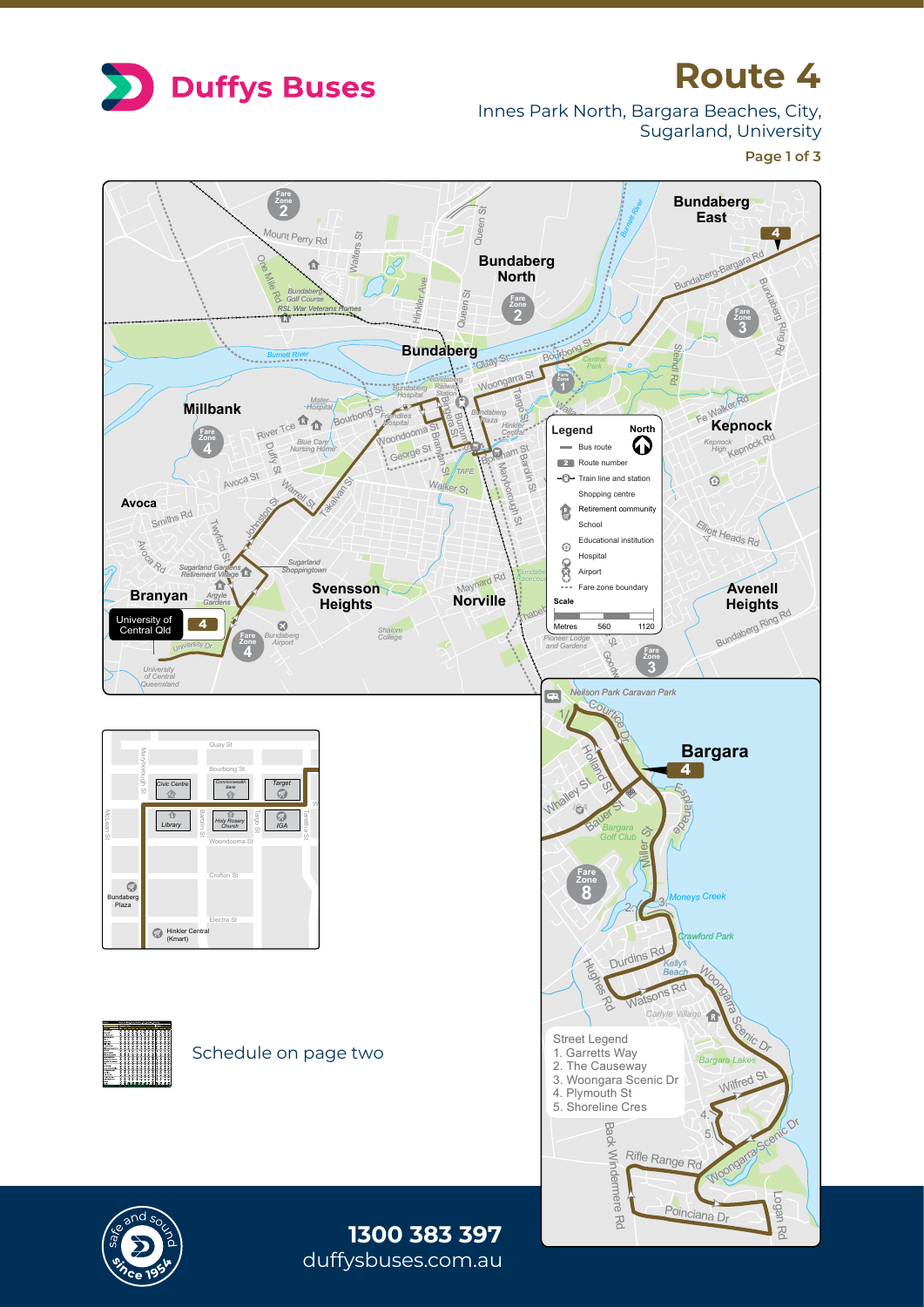

## **Route 4**

Innes Park North, Bargara Beaches, City, Sugarland, University

**Page 2 of 3**

| Route 4                                                                                                                       | Innes Park North - Bargara Beaches - City - Sugarland - University |      |           |       |          |          |       |      |      |          |       |       |      |
|-------------------------------------------------------------------------------------------------------------------------------|--------------------------------------------------------------------|------|-----------|-------|----------|----------|-------|------|------|----------|-------|-------|------|
|                                                                                                                               | <b>Monday to Friday</b>                                            |      |           |       |          |          |       |      |      | Saturday |       |       |      |
| major stops                                                                                                                   | am                                                                 |      |           |       |          |          | pm    |      |      | am       |       | pm    |      |
| Innes Park North                                                                                                              | 6.25                                                               | 7.25 | 8.55      | 9.55  | 10.55    | 11.55    | 12.55 | 1.55 | 3.55 | 8.55     | 10.55 | 12.55 | 2.55 |
| Poincianna Dr                                                                                                                 | 6.27                                                               | 7.27 | 8.57      | 9.57  | 10.57    | 11.57    | 12.57 | 1.57 | 3.57 | 8.57     | 10.57 | 12.57 | 2.57 |
| <b>Shoreline Crescent</b>                                                                                                     | 6.28                                                               | 7.28 | 9.00      | 10.00 | 11.00    | 12.00    | 1.00  | 2.00 | 4.00 | 9.00     | 11.00 | 1.00  | 3.00 |
| Plymouth/Wilfred Sts                                                                                                          | 6.29                                                               | 7.29 | 9.03      | 10.03 | 11.03    | 12.03    | 1.03  | 2.03 | 4.03 | 9.03     | 11.03 | 1.03  | 3.03 |
| Wilfred St                                                                                                                    | 6.30                                                               | 7.29 | 9.04      | 10.04 | 11.04    | 12.04    | 1.04  | 2.04 | 4.04 | 9.04     | 11.04 | 1.04  | 3.04 |
| Bargara Lakes                                                                                                                 | 6.30                                                               | 7.30 | 9.05      | 10.05 | 11.05    | 12.05    | 1.05  | 2.05 | 4.05 | 9.05     | 11.05 | 1.05  | 3.05 |
| Carlyle Village                                                                                                               | 6.32                                                               | 7.32 | 9.07      | 10.07 | 11.07    | 12.07    | 1.07  | 2.07 | 4.07 | 9.07     | 11.07 | 1.07  | 3.07 |
| <b>Burnett Shire Office</b>                                                                                                   | 6.33                                                               | 7.33 | 9.09      | 10.09 | 11.09    | 12.09    | 1.09  | 2.09 | 4.09 | 9.09     | 11.09 | 1.09  | 3.09 |
| Kelly's Beach (Crawford Park)                                                                                                 | 6.34                                                               | 7.34 | 9.10      | 10.10 | 11.10    | 12.10    | 1.10  | 2.10 | 4.10 | 9.10     | 11.10 | 1.10  | 3.10 |
| <b>Miller Street</b>                                                                                                          | 6.35                                                               | 7.35 | 9.11      | 10.11 | 11.11    | 12.11    | 1.11  | 2.11 | 4.11 | 9.11     | 11.11 | 1.11  | 3.11 |
| Holland/Whalley Sts                                                                                                           | 6.36                                                               | 7.36 | 9.12      | 10.12 | 11.12    | 12.12    | 1.12  | 2.12 | 4.12 | 9.12     | 11.12 | 1.12  | 3.12 |
| Neilsen Pk Caravan Park                                                                                                       | 6.36                                                               | 7.36 | 9.15      | 10.15 | 11.15    | 12.15    | 1.15  | 2.15 | 4.15 | 9.15     | 11.15 | 1.15  | 3.15 |
| <b>Bargara Police Station</b>                                                                                                 | 6.40                                                               | 7.40 | 9.20      | 10.20 | 11.20    | 12.20    | 1.20  | 2.20 | 4.20 | 9.20     | 11.20 | 1.20  | 3.20 |
| IGA Supermarket (Bargara)                                                                                                     | 6.42                                                               | 7.42 | 9.25      | 10.25 | 11.25    | 12.25    | 1.25  | 2.25 | 4.25 | 9.25     | 11.25 | 1.25  | 3.25 |
| Bargara Rd (The Hummock)                                                                                                      | 6.45                                                               | 7.45 | 9.28      | 10.28 | 11.28    | 12.28    | 1.28  | 2.28 | 4.28 | 9.28     | 11.28 | 1.28  | 3.28 |
| Kalkie                                                                                                                        | 6.48                                                               | 7.48 | 9.30      | 10.30 | 11.30    | 12.30    | 1.30  | 2.30 | 4.30 | 9.30     | 11.30 | 1.30  | 3.30 |
| East End shops                                                                                                                | 6.50                                                               | 7.50 | 9.32      | 10.32 | 11.32    | 12.32    | 1.32  | 2.32 | 4.32 | 9.32     | 11.32 | 1.32  | 3.32 |
| Princess St (Rum Distillery)                                                                                                  | 6.55                                                               | 7.55 | 9.35      | 10.35 | 11.35    | 12.35    | 1.35  | 2.35 | 4.35 | 9.35     | 11.35 | 1.35  | 3.35 |
| IGA Supermarket (City)                                                                                                        | 7.05                                                               | 8.05 | 9.39      | 10.39 | 11.39    | 12.39    | 1.39  | 2.39 | 4.39 | 9.39     | 11.39 | 1.39  | 3.39 |
| Church/library                                                                                                                | 7.07                                                               | 8.07 | 9.40      | 10.40 | 11.40    | 12.40    | 1.40  | 2.40 | 4.40 | 9.40     | 11.40 | 1.40  | 3.40 |
| <b>Hinkler Central</b>                                                                                                        | 7.08                                                               | 8.08 | 9.43      | 10.43 | 11.43    | 12.43    | 1.43  | 2.43 | 4.43 | 9.43     | 11.43 | 1.43  | 3.43 |
| <b>Friendlies Hospital</b>                                                                                                    | 7.10                                                               | 8.10 | 9.45      | 10.45 | 11.45    | 12.45    | 1.45  | 2.45 | 4.45 | 9.45     | 11.45 | 1.45  | 3.45 |
| <b>Takalvan/Walker Street</b>                                                                                                 | 7.12                                                               | 8.12 | 9.47      | 10.47 | 11.47    | 12.47    | 1.47  | 2.47 | 4.47 | 9.47     | 11.47 | 1.47  | 3.47 |
| University                                                                                                                    | 7.15                                                               | 8.20 | $\ddotsc$ |       | $\cdots$ | $\cdots$ |       |      | 4.55 | .        | .     |       |      |
| Sugarland                                                                                                                     | 7.18                                                               | 8.25 | 10.00     | 11.00 | 12.00    | 1.00     | 2.00  | 3.00 | 5.00 | 10.00    | 12.00 | 2.00  | 4.00 |
| Services arriving at Sugarland at 10am and 11am, and 12pm, 1pm and 2pm continue as shuttle services to Central Qld University |                                                                    |      |           |       |          |          |       |      |      |          |       |       |      |

| <b>Sugarland-University shuttle</b> |      |                         |       |       |      |      |  |  |  |  |
|-------------------------------------|------|-------------------------|-------|-------|------|------|--|--|--|--|
|                                     |      | <b>Monday to Friday</b> |       |       |      |      |  |  |  |  |
| major stops                         | am   |                         |       | pm    |      |      |  |  |  |  |
| Sugarland                           | 9.00 | 10.00                   | 11.00 | 12.00 | 1.00 | 2.00 |  |  |  |  |
| <b>University</b>                   | 9.05 | 10.05                   | 11.05 | 12.05 | 1.05 | 2.05 |  |  |  |  |
| Argyle Village                      | 910  | 10 10                   | 11.10 | 12.10 | 1.10 | 2.10 |  |  |  |  |
| Sugarland                           | 9.25 | 10.25                   | 11.25 | 12.25 | 1.25 | 2.25 |  |  |  |  |



duffysbuses.com.au **1300 383 397**